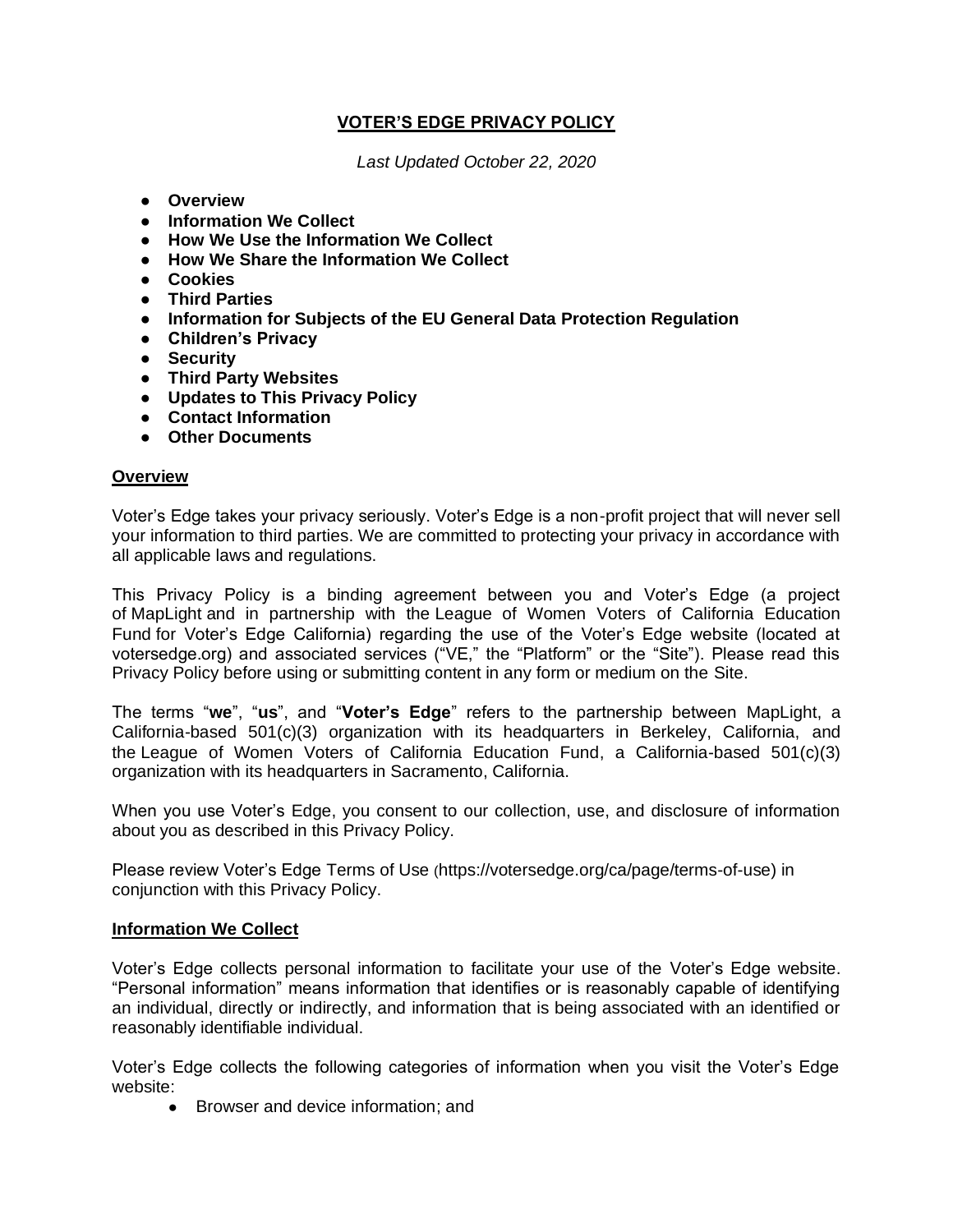• IP Address.

## *Personal Information That We Collect Directly From You*

Voter's Edge also collects the following categories of information directly from you in the provision of your voter information and based on optional actions you may take while using the Voter's Edge website:

- If you look up your ballot information on the Site:
	- o Your zip code; and
	- o Your physical address.
- If you make voting selections on the Site:
	- o Your voting selections.
- If you use the Facebook, Twitter, and the email sharing functions on the Site:
	- $\circ$  Your social media account ID and information shared with us via your social media account.
- If you fill out a site survey about user demographics on the Site:
	- $\circ$  Your demographic information and other non-identifying information provided by you.
- If you send Voter's Edge a message on the "Contact Us" page:
	- o Your name;
	- o The County you live in;
	- o The Subject of your message;
	- o Your email address;
	- $\circ$  Contents of the message that you type in and provide; and
	- $\circ$  Information contained in any attachments that you upload with your message.
- If you create an account on the Voter's Edge Help Center:
	- o Your name;
	- o The Password you create;
	- o Any information you provide in the Contact Us queue in the Help Center including:
		- Your name;
		- Your county;
		- Subject of your message;
		- Your email address;
		- Contents of the message that you type in and provide; and
		- Information contained in any attachments that you upload with your message.

This feature is powered by the Jira Service Desk. If you create an account, you are creating an account with Jira Service Desk, not with Voter's Edge. Please make sure to understand what information you are providing.

● If you sign up for the Voter's Edge mailing list: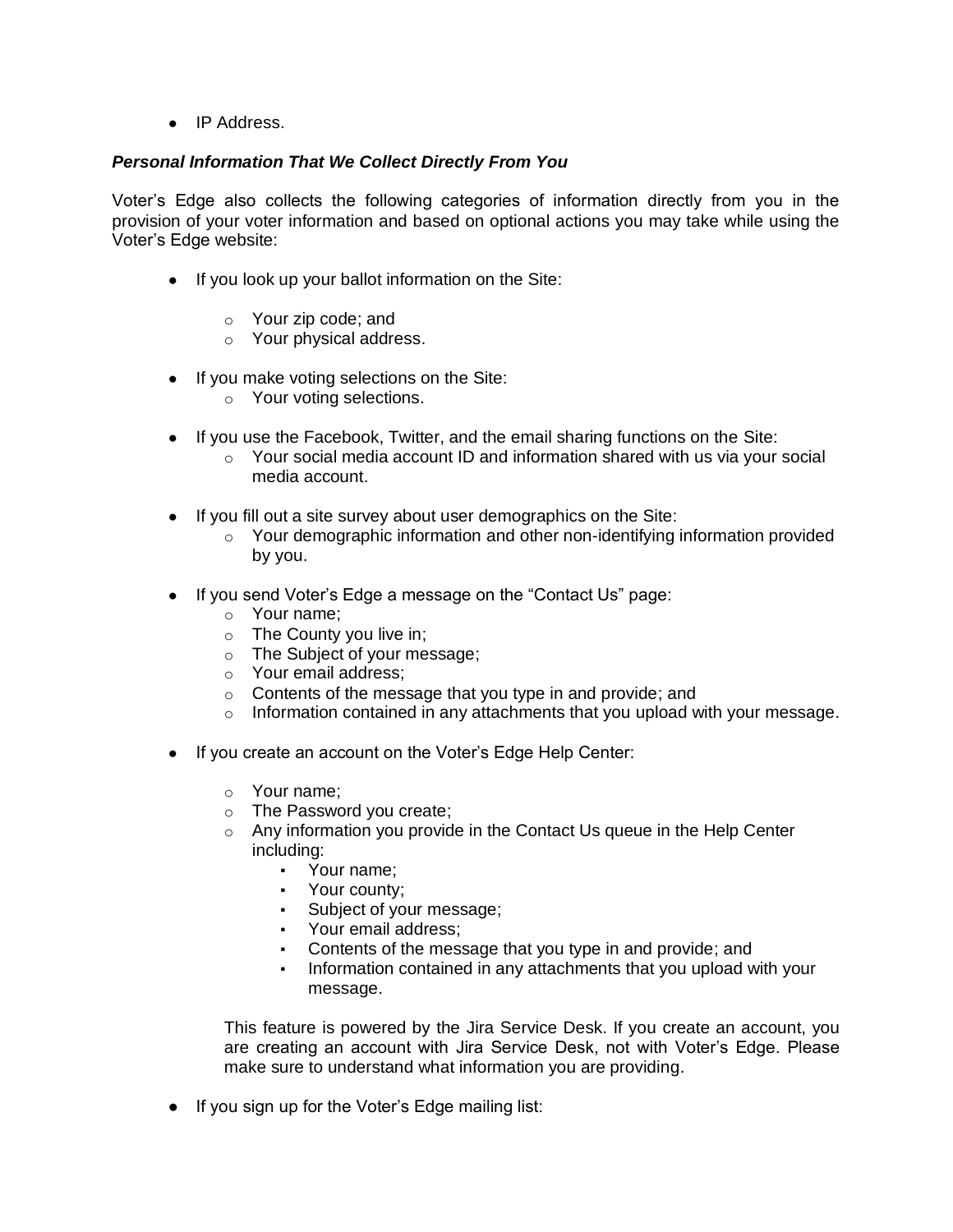- o Your email address;
- o Your name;
- o Your zip code;
- o County in which you are registered to vote; and
- o Your preferred email format, either HTML or Plain-Text.

This feature is powered by Mailchimp. Please make sure to understand what information you are providing, and please be sure to review the Mailchimp Privacy Policy [\(https://mailchimp.com/legal/privacy/\).](https://mailchimp.com/legal/privacy/))

- If you make a donation to Voter's Edge on the Site:
	- o Your name;
	- o Your mailing address;
	- o Your billing address;
	- o Your email address;
	- $\circ$  Optional additional information, such as a name if you wish to be acknowledged on the Voter's Edge website;
	- o Credit card type;
	- o Credit card number
	- o Credit card expiration date; and
	- o CVV code.

Donations are powered by the online donation provider Qgiv, located at qgiv.com. Please review their Acceptable Use Policy [\(https://www.qgiv.com/acceptable-use-policy\)](https://www.qgiv.com/acceptable-use-policy) and Privacy Policy [\(https://www.qgiv.com/privacy-policy\)](https://www.qgiv.com/privacy-policy). If you create an account to make a donation, you are creating an account with Qgiv, not with Voter's Edge. Please make sure to understand what information you are providing, whether it is from your own input of information to create an account with Qgiv or whether you use Google or Facebook to create an account.

You will have the option on Voter's Edge to copy, print, or email your ballot choices.

- Once you have reviewed these choices, you should clear your choices by selecting the "Clear Your Choices" option under "Get My Choices."
- If you email your choices, Voter's Edge will interact with your web browser, such as Google Chrome, or your email provider, such as Outlook.
- If you email your choices, there is an option to remove your address from the email. If you wish to do so, please uncheck the box next to "Include My Address."

#### **Accuracy and Retention of Personal Information**

Voter's Edge takes reasonable and practicable steps to ensure that your Personal Information held by us is accurate with regard to the purposes for which it is to be used, and is not kept longer than is necessary for the fulfillment of the purpose for which it is to be used.

#### **How We Use the Information We Collect**

The Personal Information we collect and the practices described above are done in an effort to provide you with the best experience possible, protect you from risks related to improper use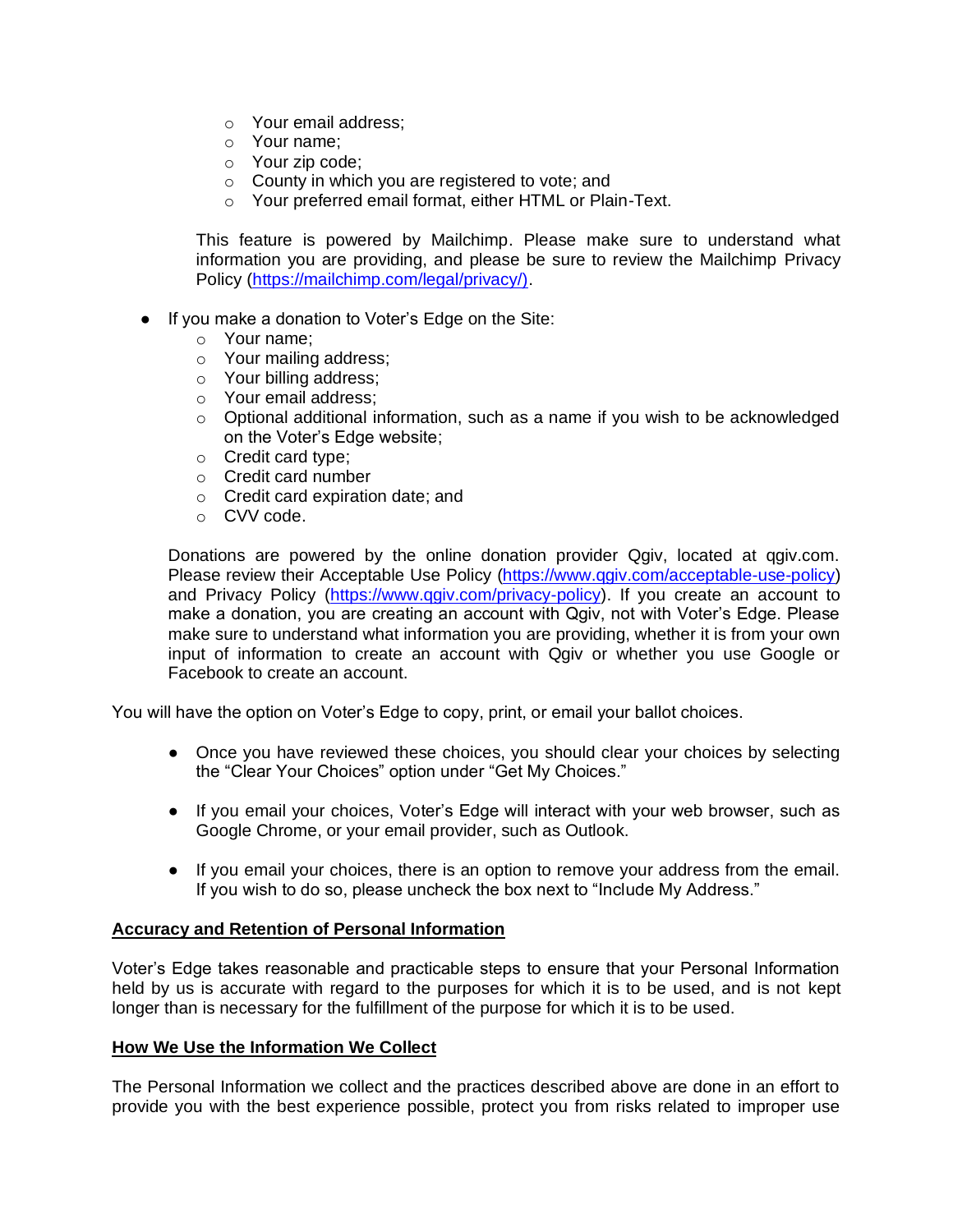and fraud, and help us maintain and improve Voter's Edge's offerings. We may use your Personal Information to:

- **Provide you with Voter's Edge services.** Voter's Edge uses your Personal Information to provide you with our services pursuant to the terms of our Terms of Use [\(https://votersedge.org/ca/page/terms-of-use\).](https://votersedge.org/ca/page/terms-of-use)) For example, when you visit the Voter's Edge platform, you are asked to enter in your zip code and street address so that we can provide you with accurate information about the upcoming election and what candidates and initiatives will be on the ballot in your area. Voter's Edge also uses this information to provide you with information regarding prior years' elections.
- **Comply with legal and regulatory requirements.** Voter's Edge processes your Personal Information as required by applicable laws and regulations.
- **Protect the security and integrity of our services.** Voter's Edge uses your Personal Information to further our data security practices.
- **Provide you with customer support.** Voter's Edge processes your Personal Information anytime that you reach out to support with issues arising from your use of the Voter's Edge website.
- **Optimize and enhance our products and services.** Voter's Edge uses your Personal Information to understand how our services are being used to help us improve our services and develop new services.
- **Market our products to you.** Voter's Edge may contact you with information about our services. We will only do so with your permission, which can be revoked at any time.
- **Other business purposes.** Voter's Edge may use your information for additional purposes if that purpose is disclosed to you before we collect the information or if we obtain your consent.
- **Third-Party Analytics Providers:** Voter's Edge uses Google Analytics to collect anonymized information on user demographics and interests to help measure our impact and effectiveness. Google Analytics uses cookies and anonymous identifiers to produce these anonymized reports. If you wish to opt-out and prevent your non-personally identifiable from being used by Google Analytics, you may do so here. The Voter's Edge address look-up tool is powered by Google's Open Civic API and is therefore subject to Google's Privacy Policy [\(https://policies.google.com/privacy?hl=en-US\).](https://policies.google.com/privacy?hl=en-US))
- **IP Address:** Your "IP Address" is a designator that is automatically assigned to the computer that you are using by your Internet service provider (ISP). An IP Address may be identified and logged automatically in our server log files whenever you use our platform and services, along with the time of your visit and the specific page(s) that you visited.

## **How We Share the Information We Collect**

Voter's Edge will not share your Personal Information with third parties, except as described below.

● **Third-Party Service Providers.** Voter's Edge may share your Personal Information with third-party service providers for business or commercial purposes. Your Personal Information may be shared so that they can provide us with services, including identity verification, fraud detection and prevention, security threat detection, payment processing, customer support, data analytics, Information Technology, advertising, marketing, data processing, network infrastructure, storage, transaction monitoring, and tax reporting. Voter's Edge shares your Personal Information with these service providers only so that they can provide us with services, and we prohibit our service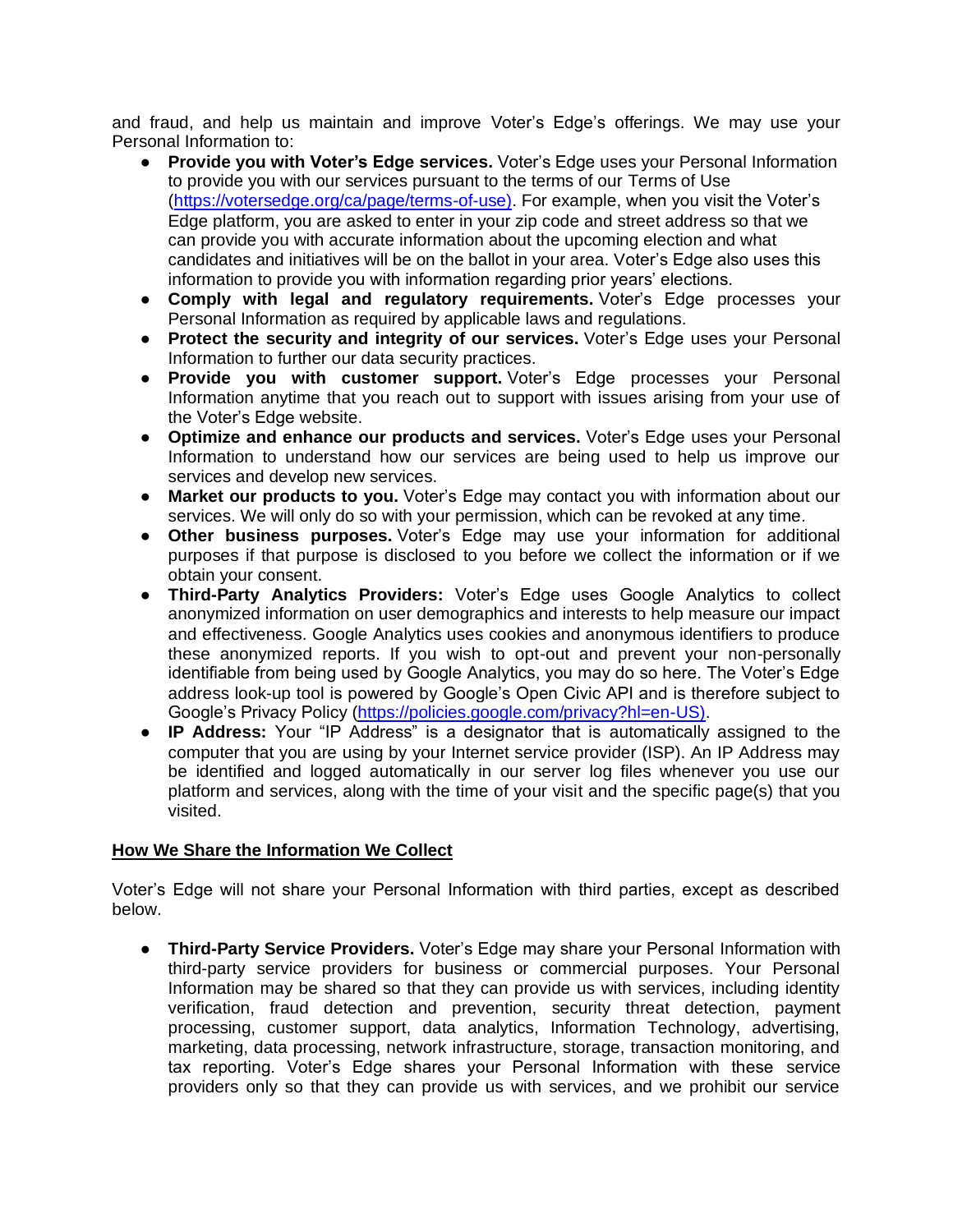providers from using or disclosing your Personal Information for any other purpose. Our third-party service providers are subject to strict confidentiality obligations.

- **Research:** Any research and analysis done or shared with the intent to better the platform offerings will only be used and shared in an anonymized format.
- **Law Enforcement.** Voter's Edge may be compelled to share your Personal Information with law enforcement, government officials, and regulators.
- **Professional Advisors.** Voter's Edge may share your Personal Information with our professional advisors, including legal, accounting, or other consulting services for purposes of audits or to comply with our legal obligations.
- **Consent.** Voter's Edge may share or disclose your information with your consent.

If Voter's Edge decides to modify the purpose for which your Personal Information is collected and used, we will amend this Privacy Policy.

## **Cookies**

Voter's Edge and its service providers may use cookies, pixel tags (also known as web beacons and clear GIFs), and other similar technologies to measure and track general user activities on Voter's Edge and on third party websites.

When you access Voter's Edge's services, we may make use of the standard practice of placing tiny data files called cookies, flash cookies, pixel tags, or other tracking tools (herein, "Cookies") on your computer or other devices used to visit Voter's Edge. We use Cookies to help us recognize you as a customer, collect information about your use of Voter's Edge services to better customize our services and content for you, and collect information about your computer or other access point.

#### **Information for Subjects of the EU General Data Protection Regulation**

This website may be viewed by members of the European Union, but is not targeted for use by EU persons. If you are an EU person, you should not provide any personal information to us through this website. This website is intended primarily for U.S. Internet users who are interested in Voter's Edge's information and services.

#### **Children's Privacy**

The Voter's Edge website is intended for general audiences and is not directed to children under the age of 13. Voter's Edge does not knowingly collect personal information from children under the age of 13. If you become aware that a child has provided us with personal information without parental consent, please contact us at privacy@maplight.org. If we become aware that a child under the age of 13 has provided us with personal information without parental consent, Voter's Edge takes steps to remove such information.

#### **Security**

Voter's Edge seeks to use reasonable organizational, technical, and administrative measures to protect your information within our organization from loss, misuse, unauthorized access or disclosure, alteration, and/or destruction. We take reasonable steps to ensure that all data we process is reliable for its intended use, accurate, complete and current to the extent necessary for the purposes for which we use it. Unfortunately, no data transmission or storage system can